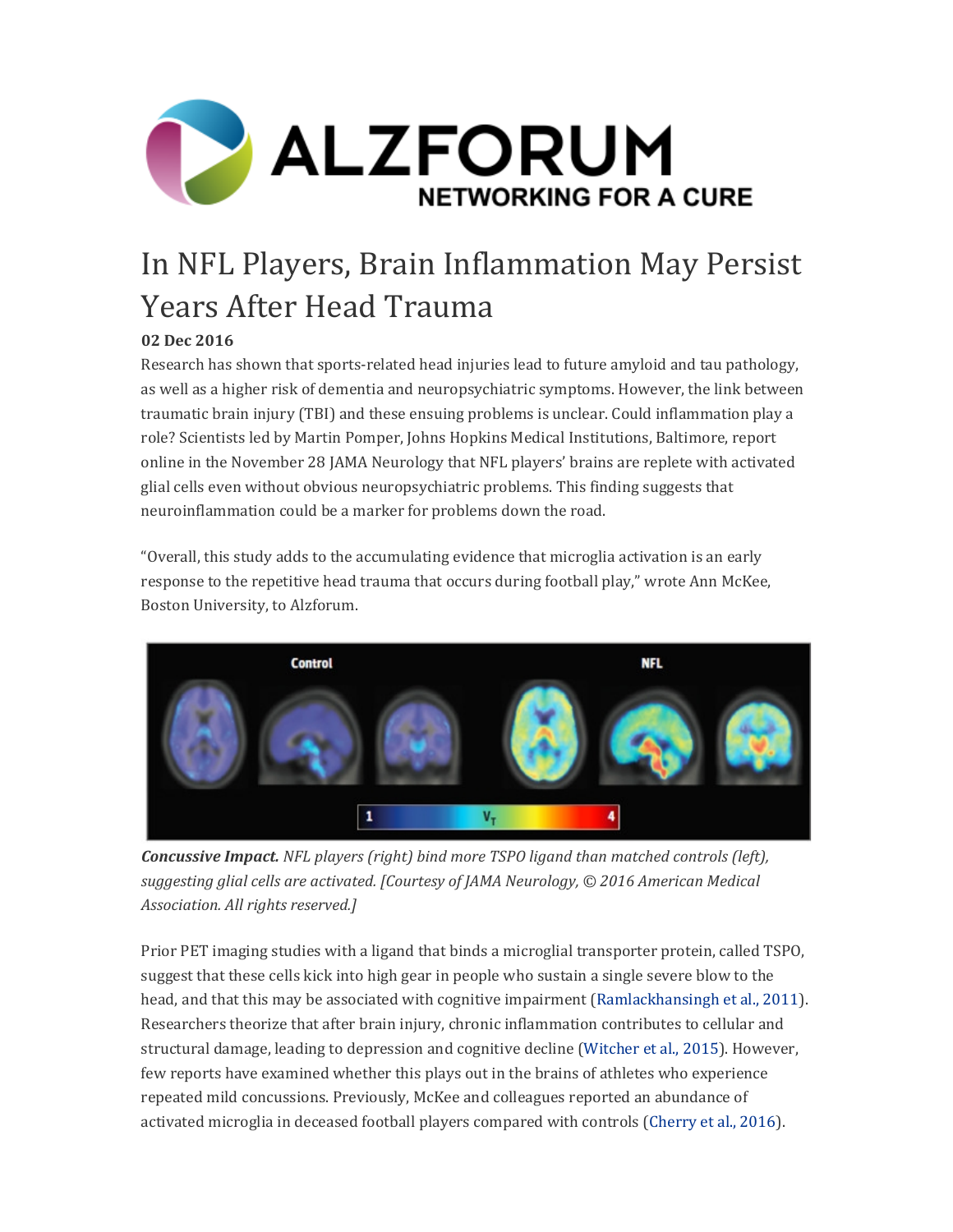This occurred most prominently in old athletes decades after retirement, but cropped up even in young players. Using PET, Pomper and colleagues found evidence for microglial activation in older former NFL players (Coughlin et al., 2015). However, these athletes were at increased risk for inflammation due to cardiovascular disease and other problems of aging. To eliminate those confounding factors, the researchers decided to repeat the study in younger players.

To image activated glia, the authors used a PET ligand called [11C]DAP-713. This agent also binds to TSPO, but with greater specificity than some of the early TSPO PET ligands. First author Jennifer Coughlin and colleagues scanned the brains of 14 NFL players—four active and 10 who had retired within the last 12 years—at an average of seven years since their last concussion. One player's last concussion was 21 years prior, while another was concussed just a year before the scan. Coughlin also scanned 16 active controls matched for age, sex, education, and body mass index, and who had no history of TBI. The average ages of players and controls were 31 and 28 years, respectively. In addition, the scientists conducted neuropsychological tests, structural magnetic resonance imaging  $(MRI)$ , and diffusion tensor imaging  $(DTI)$ , which measures the movement of water in brain tissue to estimate damage to white matter.

PET scans revealed that glial cells were indeed more active in these young NFL players compared to controls. Their brains lit up with DAP-713, especially in the bilateral hippocampus, parahippocampal cortex, and supramarginal gyrus, as well as the left entorhinal cortex and temporal pole (see image above). In contrast, there were no significant differences in brain volume or neuropsychological measures of learning, memory, or depression between athletes and controls. Only slight white matter changes appeared in NFL players' DTI scans, indicating damage in the right posterior thalamic radiation and left anterior corona radiata.

The data suggest that inflammation occurs in players who experience repeated head injuries, and that glial cells can remain revved up for years after injury, said Coughlin. Longitudinal studies will be required to examine whether TSPO binding predicts TBI-related complications, wrote Kristina Witcher and Jonathan Godbout of Ohio State University, Columbus, in an accompanying editorial. Since neuropsychiatric complications and neurodegenerative diseases appear much later, such a finding could open a window of opportunity for preventative antiinflammatory treatment, they wrote.

Anna-Leena Sirén, University of Würzburg, Germany, pointed out that brain areas relevant for cognitive function seemed to strongly take up the PET ligand in this study (see full comment below). Chronic neuroinflammation after sport-related injuries may drive neurodegeneration there, since activated microglia can be involved in synaptic remodeling and contribute to the spread of tau pathology, she noted (Vasek et al., 2016; Maphis et al., 2015).

Researchers are still unsure what TSPO activation means physiologically, since the ligand does not distinguish between different forms of activated microglia. Scientists believe some of these cells are harmful, spewing out inflammatory chemicals, while others may protect by devouring debris caused by injury. Whichever DAP-713 labels, it is clear the signal marks spots of neuronal injury and repair, said Coughlin. DAP-713 may also pinpoint glia that are primed to turn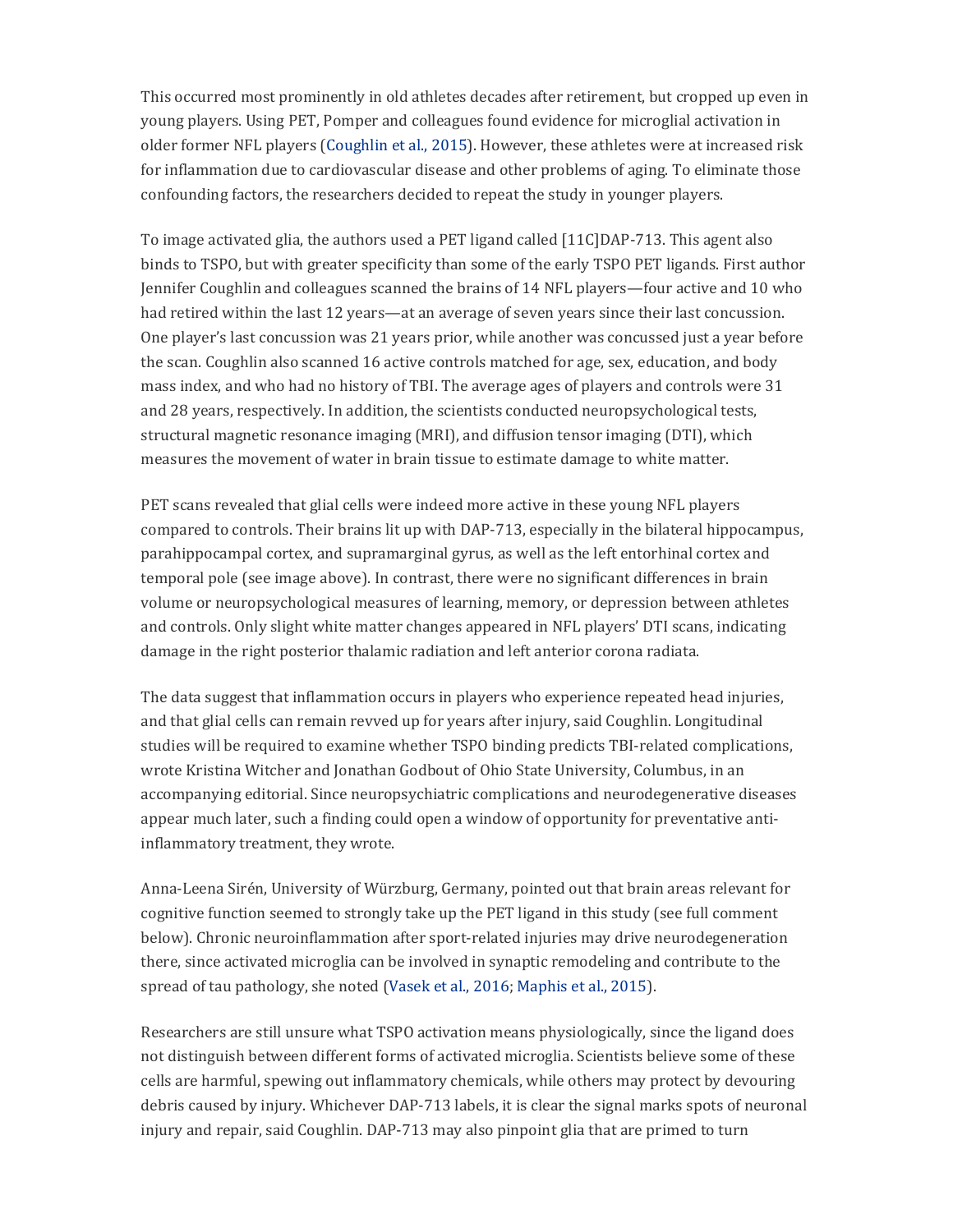inflammatory after a second insult, such as another brain injury, as has been reported in animals (Rowe et al., 2016). TSPO also cannot distinguish between activated microglia and reactive astrocytes. McKee noted that her recent postmortem study found the former, not the latter, in deceased football players

Coughlin and colleagues aim to expand this study by imaging more players and controls over time, while measuring fluid biomarkers as well. This may reveal how inflammation ties in with neuropsychiatric symptoms. "We need to better understand the [innate] immune response to inform therapeutic strategies, such as which anti-inflammatory drugs might help these players," she said. More research is also needed before TSPO-PET becomes a routine part of postconcussion monitoring or care management, she said.—Gwyneth Dickey Zakaib

# **COMMENTS**

MAKE A COMMENT

### **Comments on this content**



#### Anna-Leena Sirén

#### Posted: 02 Dec 2016

How chronic traumatic brain injury leads to dementia and increases the risk for neurodegenerative disease is not known. This study by Coughlin et al. provides evidence for the role of chronic inflammation, perhaps already early in these processes, by demonstrating profound chronic activation of microglia after mild sport-related head injuries in young football players. As stated in the accompanying commentary, increased TSPO expression might not be direct proof of a chronic proinflammatory state of microglia, but there are robust experimental data showing increased binding of TSPO ligands in activated proinflammatory microglia and a sustained microgliosis in rodent models of brain trauma.

Importantly, Coughlin et al. report that brain areas relevant for cognitive function seemed to be strongly affected. Since activated microglia can be involved in synaptic remodeling (Vasek et al., 2016) contribute to spreading of tau pathology (Maphis et al., 2015), the chronic neuroinflammatory response after sport-related injuries may be the driver of neurodegeneration. As new noninvasive PET-imaging ligands for monitoring of tau pathology become available (Barrio et al., 2015), it would be interesting to further examine tau pathology and microglia activation in the course of mild sport-related head injuries.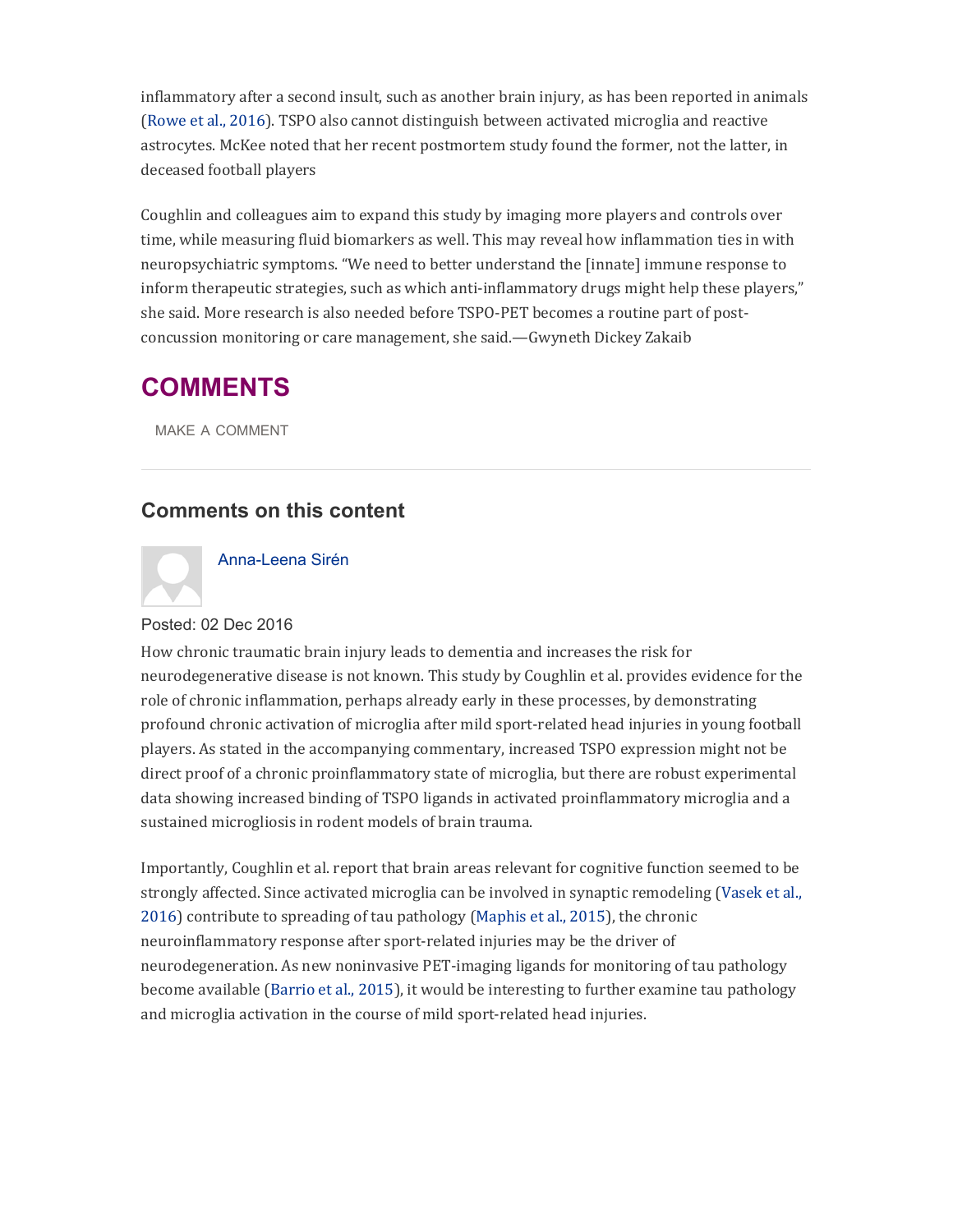#### **References:**

Vasek MJ, Garber C, Dorsey D, Durrant DM, Bollman B, Soung A, Yu J, Perez-Torres C, Frouin A, Wilton DK, Funk K, DeMasters BK, Jiang X, Bowen JR, Mennerick S, Robinson JK, Garbow JR, Tyler KL, Suthar MS, Schmidt RE, Stevens B, Klein RS. A complement-microglial axis drives synapse loss during virus-induced memory impairment. *Nature*. 2016 Jun 22:534 (7608):538-43. PubMed.

Maphis N, Xu G, Kokiko-Cochran ON, Jiang S, Cardona A, Ransohoff RM, Lamb BT, Bhaskar K. Reactive microglia drive tau pathology and contribute to the spreading of pathological tau in the brain. *Brain*. 2015 Jun;138(Pt 6):1738-55. Epub 2015 Mar 31 PubMed.

Barrio JR, Small GW, Wong KP, Huang SC, Liu J, Merrill DA, Giza CC, Fitzsimmons RP, Omalu B, Bailes I, Kepe V. In vivo characterization of chronic traumatic encephalopathy using [F18]FDDNP PET brain imaging. *Proc Natl Acad Sci U S A*. 2015 Apr 21;112(16):E203947. Epub 2015 Apr 6 PubMed.

### **Make a Comment**

To make a comment you must login or register.

# **REFERENCES**

### **Paper Citations**

Ramlackhansingh AF, Brooks DJ, Greenwood RJ, Bose SK, Turkheimer FE, Kinnunen KM, Gentleman S, Heckemann RA, Gunanayagam K, Gelosa G, Sharp DJ. Inflammation after trauma: microglial activation and traumatic brain injury. *Ann Neurol*. 2011 Sep;70(3):374-83. PubMed.

Witcher KG, Eiferman DS, Godbout JP. Priming the inflammatory pump of the CNS after traumatic brain injury. *Trends Neurosci*. 2015 Oct;38(10):609-20. PubMed.

Cherry JD, Tripodis Y, Alvarez VE, Huber B, Kiernan PT, Daneshvar DH, Mez J, Montenigro PH, Solomon TM, Alosco ML, Stern RA, McKee AC, Stein TD. Microglial neuroinflammation contributes to tau accumulation in chronic traumatic encephalopathy. *Acta Neuropathol Commun*. 2016 Oct 28;4(1):112. PubMed.

Coughlin JM, Wang Y, Munro CA, Ma S, Yue C, Chen S, Airan R, Kim PK, Adams AV, Garcia C, Higgs C, Sair HI, Sawa A, Smith G, Lyketsos CG, Caffo B, Kassiou M, Guilarte TR, Pomper MG. Neuroinflammation and brain atrophy in former NFL players: An in vivo multimodal imaging pilot study. *Neurobiol Dis*. 2015 Feb;74:58-65. Epub 2014 Nov 7 PubMed.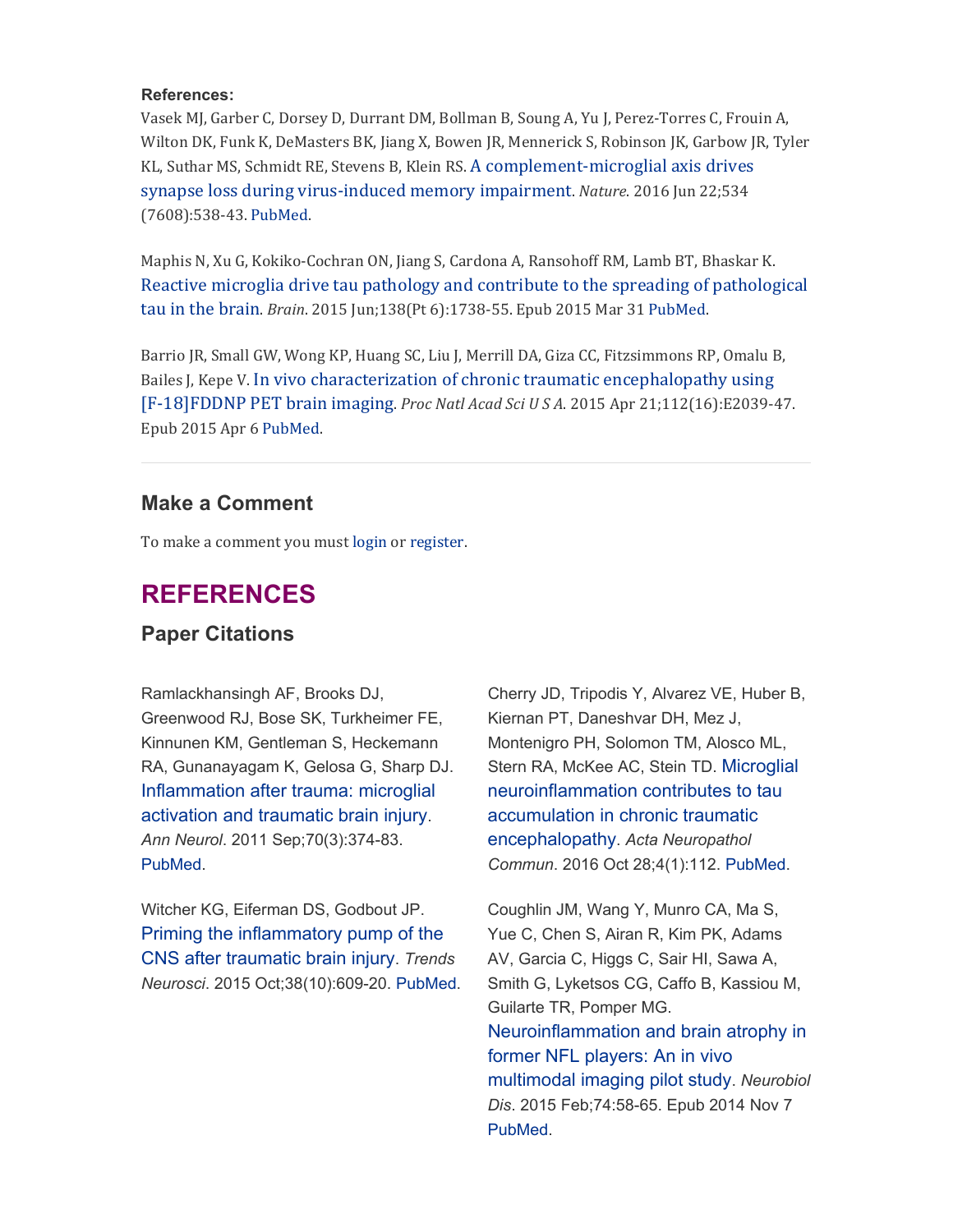Vasek MJ, Garber C, Dorsey D, Durrant DM, Bollman B, Soung A, Yu J, Perez-Torres C, Frouin A, Wilton DK, Funk K, DeMasters BK, Jiang X, Bowen JR, Mennerick S, Robinson JK, Garbow JR, Tyler KL, Suthar MS, Schmidt RE, Stevens B, Klein RS. A complement-microglial axis drives synapse loss during virus-induced memory impairment. *Nature*. 2016 Jun 22;534(7608):538-43. PubMed.

Maphis N, Xu G, Kokiko-Cochran ON, Jiang S, Cardona A, Ransohoff RM, Lamb BT, Bhaskar K. Reactive microglia drive tau pathology and contribute to the spreading of pathological tau in the brain. *Brain*. 2015 Jun;138(Pt 6):1738-55. Epub 2015 Mar 31 PubMed.

Rowe RK, Ellis GI, Harrison JL, Bachstetter AD, Corder GF, Van Eldik LJ, Taylor BK, Marti F, Lifshitz J. Diffuse traumatic brain injury induces prolonged immune dysregulation and potentiates hyperalgesia following a peripheral immune challenge. *Mol Pain*. 2016;12 Print 2016 PubMed.

# **FURTHER READING**

### **Papers**

Di Virgilio TG, Hunter A, Wilson L, Stewart W, Goodall S, Howatson G, Donaldson DI, Ietswaart M. Evidence for Acute Electrophysiological and Cognitive Changes Following Routine Soccer Heading. *EBioMedicine*. 2016 Oct 23; PubMed.

Mouzon BC, Bachmeier C, Ferro A, Ojo JO, Crynen G, Acker CM, Davies P, Mullan M, Stewart W, Crawford F. Chronic neuropathological and neurobehavioral changes in a repetitive mild traumatic brain injury model. *Ann Neurol*. 2014 Feb;75(2):241-54. Epub 2014 Feb 20 PubMed.

Fenn AM, Gensel JC, Huang Y, Popovich PG, Lifshitz J, Godbout JP. Immune activation promotes depression 1 month after diffuse brain injury: a role for primed microglia. *Biol Psychiatry*. 2014 Oct 1;76(7):575-84. Epub 2013 Oct 25 PubMed.

A D M Hi d R f

#### **News**